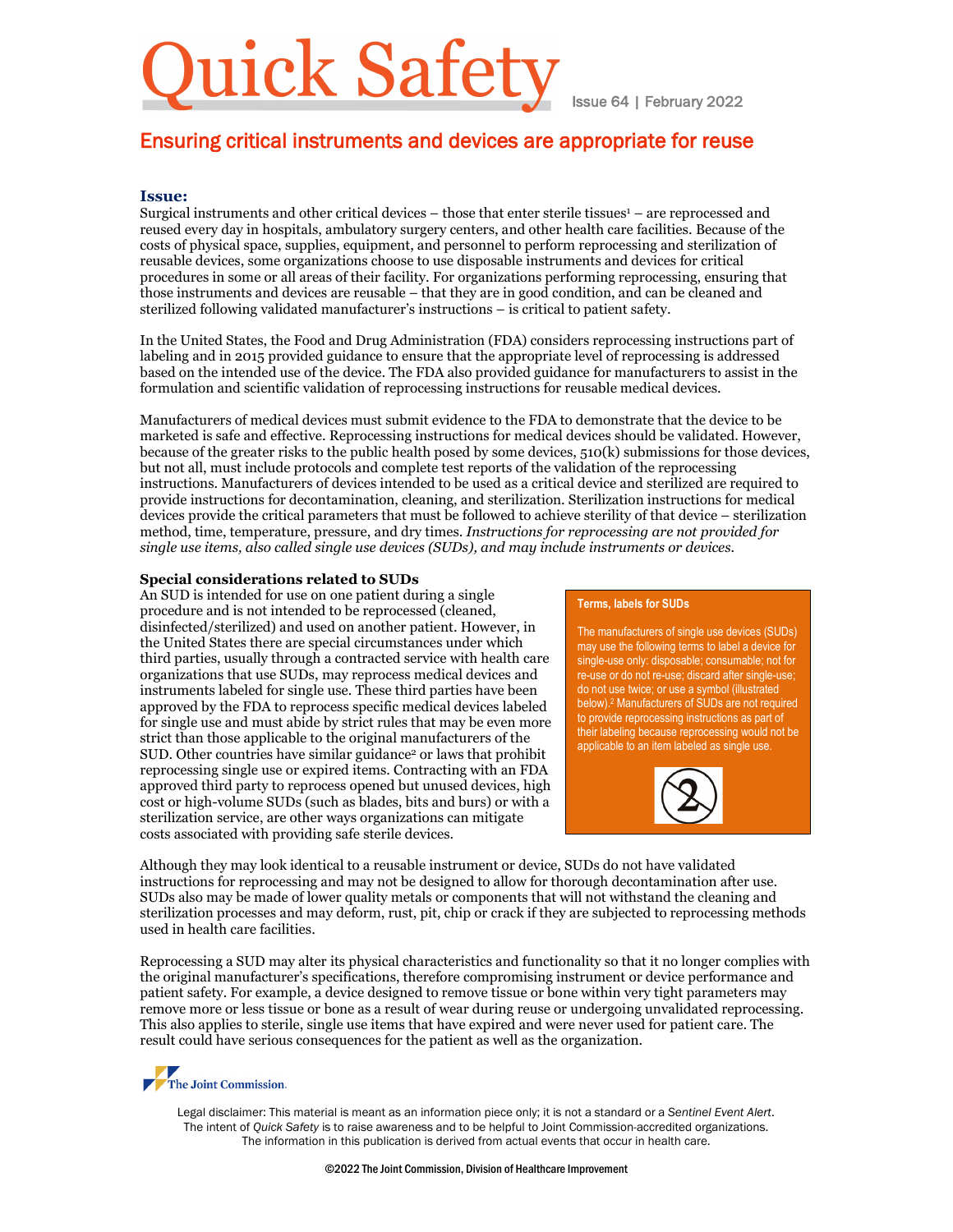Quick Safety Issue 64, February 2022 Page 12

Only a fraction of SUDs may be appropriate to be reprocessed by a third party reprocessor for reuse on another patient. SUDs that have not undergone the extensive testing, validation and documentation required by the FDA cannot be guaranteed to be safe for reuse.2 *For this reason, the FDA prohibits reprocessing of SUDs by anyone other than an FDA validated reprocessor.* <sup>3</sup> Health care organizations should note that resterilizing a SUD is considered reprocessing by the FDA and SUD reprocessors are subject to all the regulatory requirements currently applicable to the original device manufacturer, including premarket submission requirements.

#### **The goal: Sterile, functional instruments**

Health care organizations must ensure that critical instruments and devices that are being reprocessed are not labeled as SUDs and have validated reprocessing instructions for decontamination, cleaning, and sterilization. Organizations also must maintain reusable instruments in a condition to ensure safe and effective use. Instruments and devices in disrepair or with compromised surfaces – such as oxidation, pitting, cracking or damage from instrument marking – may not be able to be effectively sterilized. Additionally, instruments that have sustained structural damage may not function as intended. For example, scissor blades, forceps tips or teeth may be misaligned, or ratchet performance may be affected. In addition, discoloration or staining of devices may be indicative of a problem with the process such as presence of detergent residues, poor water or steam quality, and lack of sterilizer or washer maintenance.

Manufacturer instructions may contain the maximum number of reprocessing cycles validated for a particular item, provide a description of when an instrument is no longer appropriate for reprocessing, or may make a statement that organizations must inspect for wear and tear and determine when the items "useful life" is over. With the large number of instruments that some organizations are required to reprocess every day, ensuring careful inspection and application of the manufacturer's instructions about useful life can be a challenge. Especially if the organization does not have replacement instruments and access to maintenance or refurbishing resources.

One comparative study analyzed patterns of wear and tear sustained among sets of surgical instruments from two surgical units to provide some perspective on the quality of reprocessing within the institution. The study found patterns of damage to surgical instruments that were still in use. The most common damage was staining, followed by loosening of instrument joints, rust, pitting and malalignment. The most common type of breaks in instruments were broken tips but involvement of the shaft or handle of instruments were also seen.4 These types of damage to instruments are routinely seen in instruments undergoing reprocessing and should result in the instrument being pulled from service until it is repaired, refurbished or replaced – but often reuse continues.

#### **Safety actions to consider:**

Reprocessing critical instruments within regulatory guidance can be a cost effective and efficient way for health care organizations to manage resources, and the following safety actions can further protect patients and help ensure that critical instruments and devices are clean, sterile and functional.

#### *For reprocessing of reusable instruments and devices:*

Careful inspection of critical instruments and devices for soil or damage, including but not limited to bioburden, oxidation, corrosion, pitting, discoloration, cracking, peeling, chipping, lifting or improperly applied identification tape, or etching that leaves rough or frayed edges, is a critical step in protecting patients from potential cross-contamination. *Damaged or soiled instruments should not be released for use as a sterile item.* Soiled instruments cannot be considered sterile because the efficacy of the sterilant or its ability to reach all surfaces may be compromised by soil.5 All items undergoing reprocessing should also be checked for functionality during the inspection process.

Effective interventions to prevent reprocessing of instruments or devices that are not appropriate for use include:

- Standardized instrument and device visualization occurring during each step of the decontamination, cleaning, and sterilization processes with final inspection prior to use and removal of any instrument inappropriate for use.
- Integration of Infection Preventionist review of critical instruments and devices during the purchasing process.
- Readily available manufacturer's instructions for use and intermittent review of the manufacturer's instructions for use for all critical instruments and devices.

## The Joint Commission.

Legal disclaimer: This material is meant as an information piece only; it is not a standard or a *Sentinel Event Alert*. The intent of *Quick Safety* is to raise awareness and to be helpful to Joint Commission-accredited organizations. The information in this publication is derived from actual events that occur in health care.